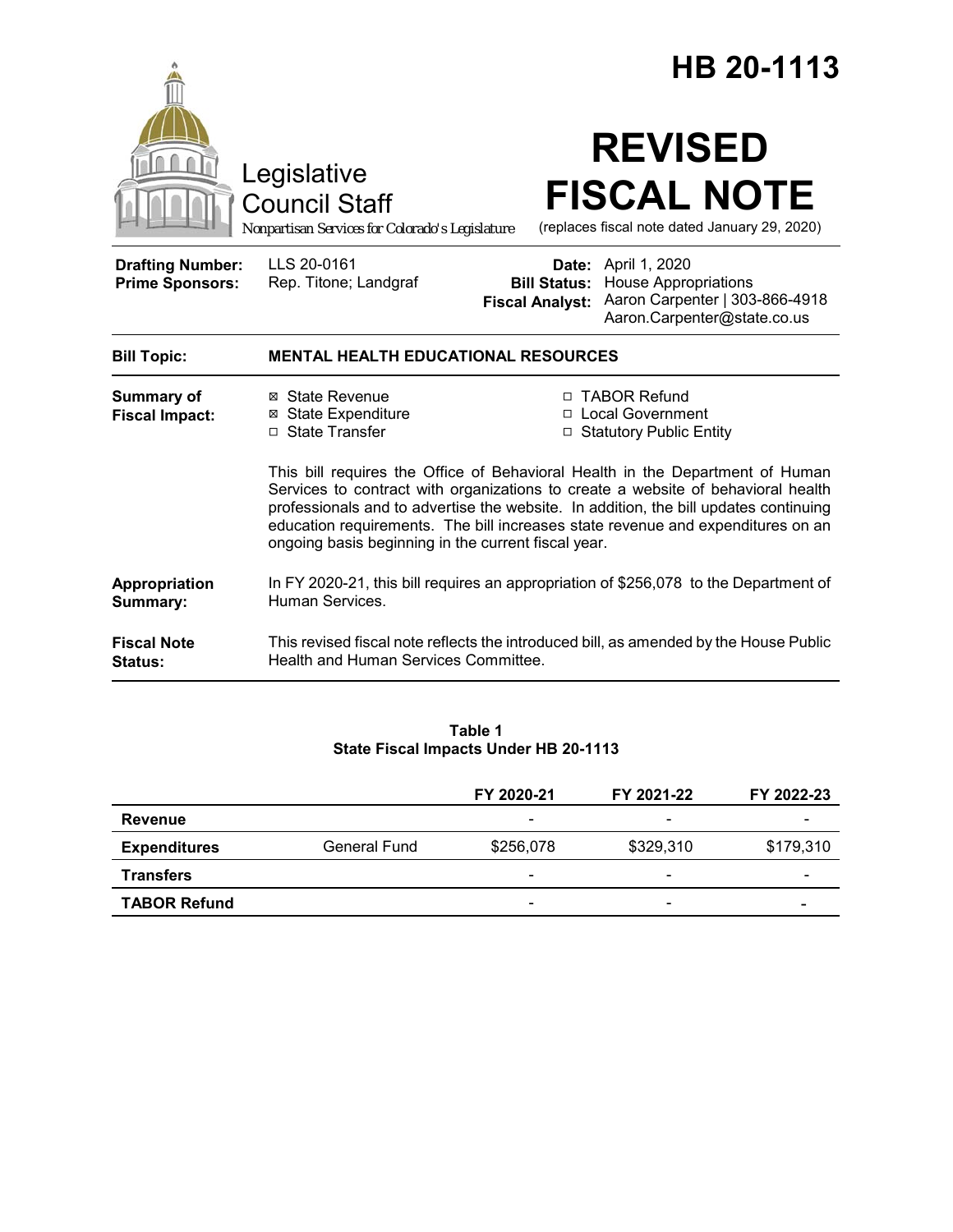April 1, 2020

## **Summary of Legislation**

This bill requires the Office of Behavioral Health (OBH) in the Department of Human Services (DHS) to contract with an organization to develop an online directory of behavioral health professionals and to issue a request for proposal (RFP) to advertise the directory. In addition, the bill updates continuing education requirements for mental health professionals.

**Directory.** This bill requires the OBH to contract with an organization to develop an online directory that provides information and resources for individuals seeking behavioral health care services. The bill also allows the OBH to accept any gifts, grants, or donations to develop this website. The directory must be available in English and Spanish and include:

- information on the Behavioral Health Crisis Response System;
- information on the referral resources used by the Crisis Hotline contractor;
- the public facing component of the behavioral health capacity system;
- any information on behavioral health public awareness campaigns; and
- other information determined by the DHS.

**Request for proposal.** This bill requires the OBH to issue a RFP to contract with an organization to develop and distribute demographic and digital specific targeted messaging related to the directory. Before distributing this information, the organization must conduct research to learn what demographics have the highest behavioral health needs. The RFP must be issued by April 1, 2021, and the targeted messaging must be distributed by January 1, 2022.

**Continuing competency requirements.** The bill allows a health care professional to take a course in mental health education to satisfy continuing competency or continuing education requirements.

### **Background**

Currently, the OBH has an online substance use disorder facility and provider licensing and mental health designation application system called LADDERS that allows providers to upload applications. LADDERS also has a public-facing service directory of all licensed or designated providers. Individual providers licensed by the Department of Regulatory Agencies (DORA) or institutions that are licensed by the CDPHE are not included in the website. In addition, LADDERS will soon cease to exist as behavioral health licensing is transferring to CDPHE as required under HB 19-1237.

### **State Revenue**

Starting in the current FY 2019-20, revenue to the OBH may increase to the extent it receives gifts, grants, or donations. At the time of this writing, the fiscal note has not identified any sources of funding. Revenue from gifts, grants, and donations are not subject to TABOR.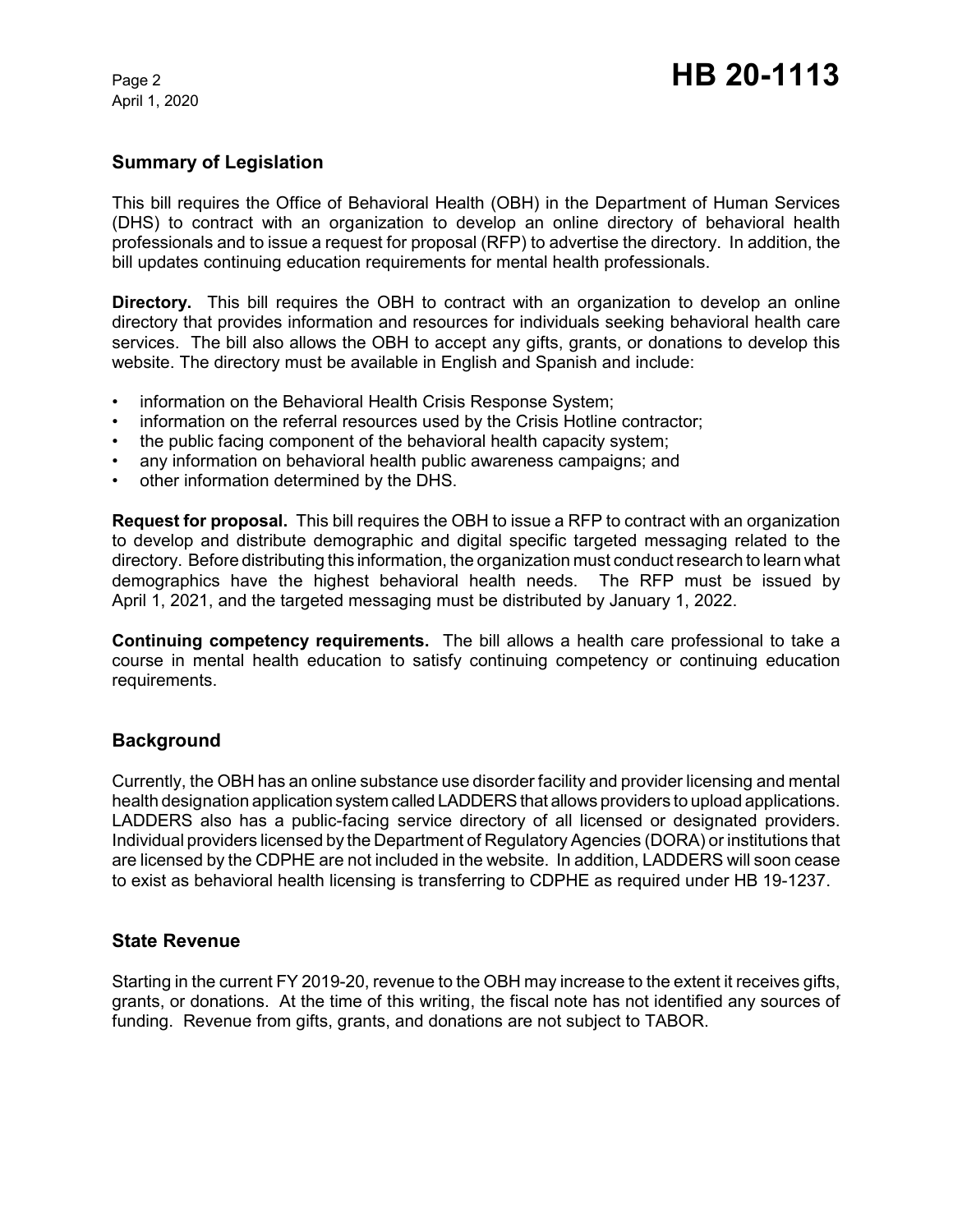# **State Expenditures**

State General Fund expenditures in the DHS will increase by \$256,078 in FY 2020-21, \$329,310 in FY 2020-21, and \$179,310 in FY 2022-23, as shown in Table 2 and discussed below. In addition, workload in the CDPHE and DORA will increase starting in the current FY 2020-21.

| LADGHUILUIGS UNUGI TID ZU-TTIJ             |            |            |            |  |  |  |
|--------------------------------------------|------------|------------|------------|--|--|--|
|                                            | FY 2020-21 | FY 2021-22 | FY 2022-23 |  |  |  |
| <b>Department of Human Services</b>        |            |            |            |  |  |  |
| <b>Website Development and Maintenance</b> | \$200,000  | \$55,000   | \$55,000   |  |  |  |
| <b>Contract Administrator</b>              | \$6,078    | \$24,310   | \$24,310   |  |  |  |
| Public Campaign                            |            | \$250,000  | \$100,000  |  |  |  |
| Study                                      | \$50,000   | -          |            |  |  |  |
| <b>Total Cost</b>                          | \$256,078  | \$329,310  | \$179,310  |  |  |  |

#### **Table 2 Expenditures Under HB 20-1113**

**Department of Human Services.** The DHS will have four primary cost categories under the bill:

- **•** *Website development and maintenance.*Costs for the website are estimated at \$200,000 in FY 2020-21 and \$55,000 in FY 2021-22 and thereafter to contract with a third party to develop a public-facing online directory. Development of the website is estimated to cost \$170,000, which assumes about 1,400 hours at \$120 per hour, plus ongoing software costs estimated at \$30,000 per year. Ongoing website maintenance is estimated to cost \$25,000, which assumes about 220 hours at \$115 per hour.
- *Contract administrator.* As part of the website RFP, the DHS will retain a contract administrator to ensure that the directory is accurate and to address any complaints. This contracted staff is expected to cost \$24,310 per year, prorated to \$6,078 in the first year to account for an April 2021 start date. This amount assumes that the administrator will work for 1,040 hours per year at \$17 per hour. This amount also includes benefit and indirect costs.
- **•** *Public awareness campaign.*The bill is estimated to increase state expenditures in the OBH by \$250,000 in FY 2021-22 and by \$100,000 in future years to issue a RFP and contract with an organization to produce a public awareness campaign. Expenditures in FY 2021-22 include costs to develop a messaging strategy and to purchase digital messaging. Based on similar projects conducted by the OBH, it is estimated that \$150,000 is needed to produce a messaging strategy and \$100,000 is necessary to purchase digital messaging.
- **•** *Study.* In FY 2020-21 only, state expenditures in the OBH will increase by \$50,000 to pay the public campaign contractor to research and identify demographics with the highest behavioral health needs, as required by the bill. This amount is based on similar work done for Colorado Crisis Services.

**Department of Regulatory Agencies.** In the current FY 2019-20 only, costs in DORA will increase to conduct emergency rulemaking to incorporate the continuing education requirements. The fiscal note assumes this can be accomplished within existing appropriations.